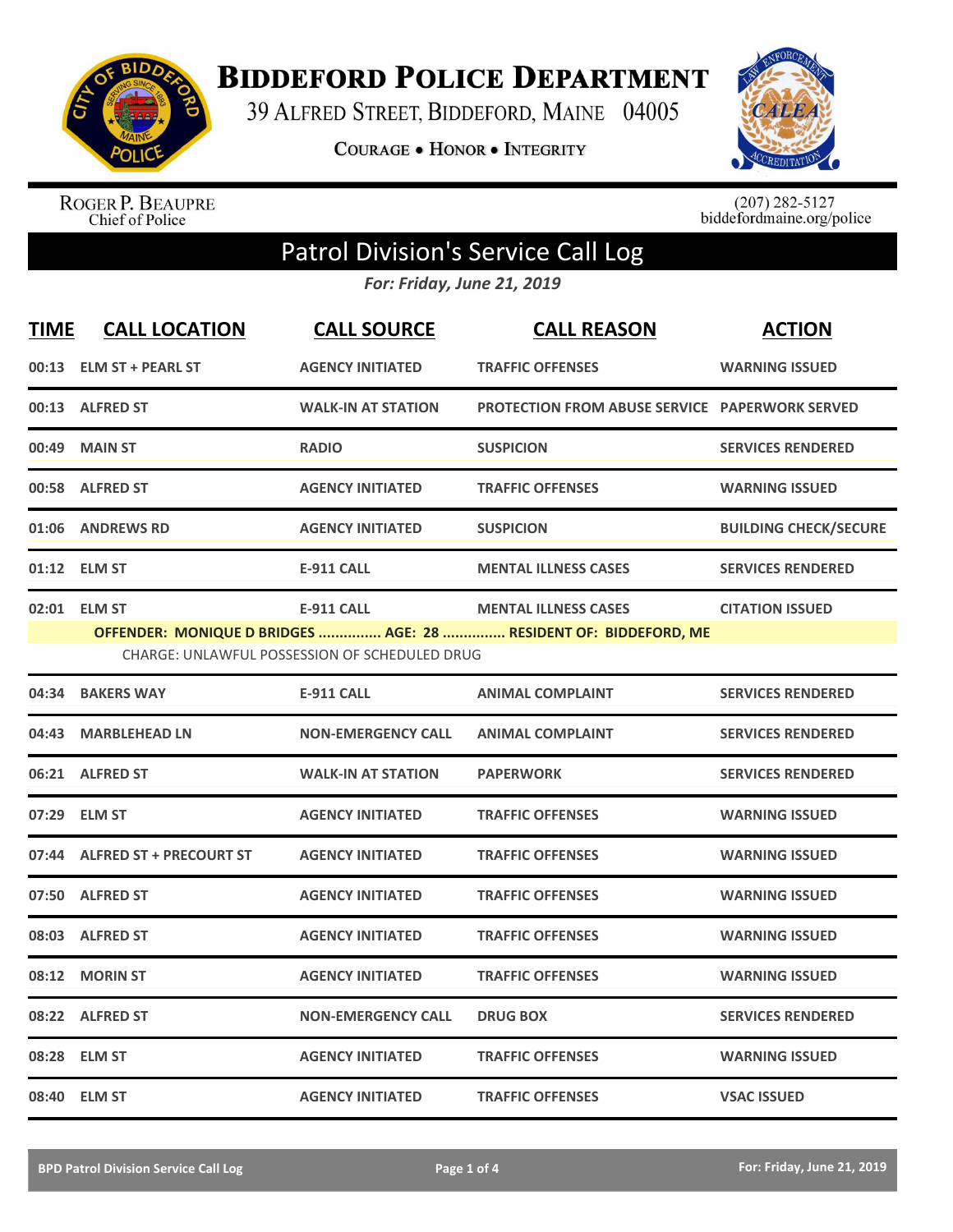| <b>TIME</b> | <b>CALL LOCATION</b>          | <b>CALL SOURCE</b>        | <b>CALL REASON</b>                                          | <b>ACTION</b>                |
|-------------|-------------------------------|---------------------------|-------------------------------------------------------------|------------------------------|
|             | 08:54 ALFRED ST               | <b>AGENCY INITIATED</b>   | <b>PAPERWORK</b>                                            | <b>PAPERWORK NOT SERVED</b>  |
|             | 08:58 ELM ST                  | <b>AGENCY INITIATED</b>   | <b>TRAFFIC OFFENSES</b>                                     | <b>VSAC ISSUED</b>           |
|             | 09:06 ALFRED ST               | <b>AGENCY INITIATED</b>   | <b>PAPERWORK</b>                                            | <b>PAPERWORK NOT SERVED</b>  |
|             | 09:07 ELM ST                  | <b>NON-EMERGENCY CALL</b> | <b>SUSPICION</b>                                            | <b>ARREST(S) MADE</b>        |
|             | <b>CHARGE: WARRANT ARREST</b> |                           | OFFENDER: JUVENILE - N  AGE: 15  RESIDENT OF: BIDDEFORD, ME |                              |
|             | 09:25 MAY ST                  | <b>AGENCY INITIATED</b>   | <b>TRAFFIC OFFENSES</b>                                     | <b>WARNING ISSUED</b>        |
|             | 09:35 ELM ST + DARTMOUTH ST   | <b>AGENCY INITIATED</b>   | <b>TRAFFIC OFFENSES</b>                                     | <b>WARNING ISSUED</b>        |
| 09:53       | <b>MAY ST</b>                 | <b>AGENCY INITIATED</b>   | <b>TRAFFIC OFFENSES</b>                                     | <b>WARNING ISSUED</b>        |
|             | 09:57 HILLSIDE AVE            | <b>E-911 CALL</b>         | 911 MISUSE                                                  | <b>REFERRED OTHER AGENCY</b> |
|             | 10:03 ALFRED ST               | <b>AGENCY INITIATED</b>   | <b>TRAFFIC OFFENSES</b>                                     | <b>WARNING ISSUED</b>        |
|             | 10:20 ALFRED ST + ARENA DR    | <b>AGENCY INITIATED</b>   | <b>TRAFFIC OFFENSES</b>                                     | <b>VSAC ISSUED</b>           |
|             | 10:27 ALFRED ST               | <b>AGENCY INITIATED</b>   | <b>PAPERWORK</b>                                            | <b>PAPERWORK SERVED</b>      |
|             | 10:42 ELM ST                  | <b>AGENCY INITIATED</b>   | <b>TRAFFIC OFFENSES</b>                                     | <b>VSAC ISSUED</b>           |
|             | 10:59 CUTTS ST                | <b>AGENCY INITIATED</b>   | <b>PAPERWORK</b>                                            | <b>PAPERWORK SERVED</b>      |
|             | 11:10 SULLIVAN ST + WATER ST  | <b>NON-EMERGENCY CALL</b> | <b>SUSPICION</b>                                            | <b>REPORT TAKEN</b>          |
|             | 11:25 SHOPS WAY               | <b>E-911 CALL</b>         | <b>CHECK WELFARE</b>                                        | <b>NO VIOLATION</b>          |
|             | 11:43 ALFRED ST               | <b>AGENCY INITIATED</b>   | <b>PAPERWORK</b>                                            | <b>CITATION ISSUED</b>       |
|             | 11:50 ELM ST                  | <b>AGENCY INITIATED</b>   | <b>TRAFFIC OFFENSES</b>                                     | <b>WARNING ISSUED</b>        |
|             | 11:55 WESTWOOD DR             | <b>AGENCY INITIATED</b>   | <b>PRO-ACTIVE DV RESPONSE TEAM</b>                          | <b>NO VIOLATION</b>          |
|             | 12:05 MAY ST                  | <b>AGENCY INITIATED</b>   | <b>TRAFFIC OFFENSES</b>                                     | <b>VSAC ISSUED</b>           |
|             | 12:18 MAY ST                  | <b>AGENCY INITIATED</b>   | UNLOCKED DOORS - WINDOWS                                    | <b>BUILDING CHECK/SECURE</b> |
|             | 12:27 PRECOURT ST             | <b>AGENCY INITIATED</b>   | <b>TRAFFIC OFFENSES</b>                                     | <b>WARNING ISSUED</b>        |
|             | 12:31 ALFRED ST               | <b>AGENCY INITIATED</b>   | <b>TRAFFIC OFFENSES</b>                                     | <b>NO ACTION REQUIRED</b>    |
|             | 12:43 ELM ST                  | <b>AGENCY INITIATED</b>   | <b>TRAFFIC OFFENSES</b>                                     | <b>VSAC ISSUED</b>           |
|             | 12:49 DECARY RD               | <b>NON-EMERGENCY CALL</b> | <b>OPER AFTER SUSPENSION</b>                                | <b>UNFOUNDED</b>             |
|             | 13:01 KOSSUTH ST              | <b>NON-EMERGENCY CALL</b> | <b>SUSPICION</b>                                            | <b>REPORT TAKEN</b>          |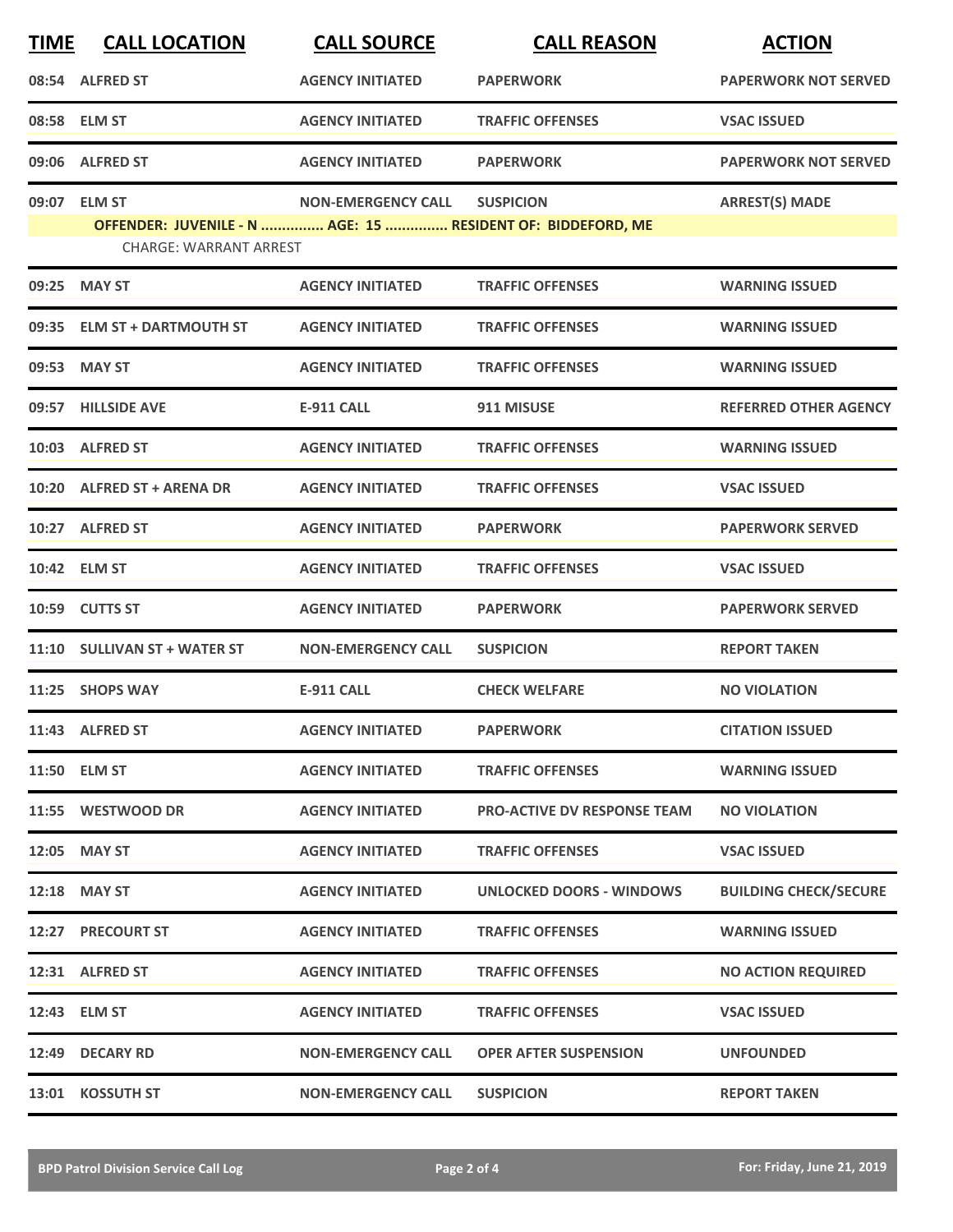| <b>TIME</b> | <b>CALL LOCATION</b>                                                                                       | <b>CALL SOURCE</b>                            | <b>CALL REASON</b>                                             | <b>ACTION</b>               |  |
|-------------|------------------------------------------------------------------------------------------------------------|-----------------------------------------------|----------------------------------------------------------------|-----------------------------|--|
|             | 13:02 ALFRED ST                                                                                            | <b>E-911 CALL</b>                             | 911 MISUSE                                                     | <b>NO ACTION REQUIRED</b>   |  |
|             | 13:08 SANDY LN                                                                                             | <b>NON-EMERGENCY CALL</b>                     | <b>CODES ENFORCEMENT</b>                                       | <b>SERVICES RENDERED</b>    |  |
|             | 14:01 ALFRED ST                                                                                            | <b>WALK-IN AT STATION</b>                     | <b>CIVIL COMPLAINT</b>                                         | <b>CIVIL COMPLAINT</b>      |  |
|             | 14:03 GRANITE ST                                                                                           | <b>NON-EMERGENCY CALL</b>                     | <b>CODES ENFORCEMENT</b>                                       | <b>SERVICES RENDERED</b>    |  |
|             | 14:21 CLIFFORD ST                                                                                          | <b>AGENCY INITIATED</b>                       | <b>PAPERWORK</b>                                               | <b>PAPERWORK NOT SERVED</b> |  |
|             | 14:22 ALFRED ST                                                                                            | <b>AGENCY INITIATED</b>                       | <b>TRAFFIC OFFENSES</b>                                        | <b>WARNING ISSUED</b>       |  |
|             | 14:25 WEST ST + GEORGETOWN DR                                                                              | <b>NON-EMERGENCY CALL</b>                     | <b>ANIMAL COMPLAINT</b>                                        | <b>SERVICES RENDERED</b>    |  |
|             | 14:29 WILLETT ST                                                                                           | <b>AGENCY INITIATED</b>                       | <b>PAPERWORK</b>                                               | <b>NEGATIVE CONTACT</b>     |  |
|             | 14:31 ALFRED ST                                                                                            | <b>AGENCY INITIATED</b>                       | <b>TRAFFIC OFFENSES</b>                                        | <b>VSAC ISSUED</b>          |  |
| 15:45       | <b>GRAHAM ST</b>                                                                                           | <b>AGENCY INITIATED</b>                       | <b>PAPERWORK</b>                                               | <b>NEGATIVE CONTACT</b>     |  |
| 15:46       | <b>GREEN ST</b>                                                                                            | <b>E-911 CALL</b>                             | <b>JUVENILE OFFENSES</b>                                       | <b>CITATION ISSUED</b>      |  |
|             | OFFENDER: JUVENILE - K  AGE: 13  RESIDENT OF: BIDDEFORD, ME                                                | CHARGE: CRIMINAL THREATENING W/ DANGEROUS WPN |                                                                |                             |  |
| 15:48       | <b>MAIN ST</b>                                                                                             | <b>NON-EMERGENCY CALL</b>                     | <b>SUSPICION</b>                                               | <b>SERVICES RENDERED</b>    |  |
| 15:55       | <b>PROSPECT ST + HARDING ST</b>                                                                            | <b>NON-EMERGENCY CALL</b>                     | <b>JUVENILE OFFENSES</b>                                       | <b>NEGATIVE CONTACT</b>     |  |
|             | 16:01 LESSARD AVE                                                                                          | <b>AGENCY INITIATED</b>                       | <b>PAPERWORK</b>                                               | <b>PAPERWORK NOT SERVED</b> |  |
|             | 16:14 ELM ST                                                                                               | <b>AGENCY INITIATED</b>                       | <b>PAPERWORK</b>                                               | <b>PAPERWORK SERVED</b>     |  |
|             | 16:26 BOULDER WAY                                                                                          | <b>NON-EMERGENCY CALL</b>                     | <b>THEFT</b>                                                   | <b>REPORT TAKEN</b>         |  |
| 16:57       | <b>FOSS ST</b>                                                                                             | <b>E-911 CALL</b>                             | HARASSMENT/STALKING                                            | <b>CITATION ISSUED</b>      |  |
|             | <b>CHARGE: STALKING</b>                                                                                    |                                               | OFFENDER: BILLIE JO M TRACY  AGE: 41  RESIDENT OF: ARUNDEL, ME |                             |  |
| 17:04       | <b>MEDICAL CENTER DR</b>                                                                                   | <b>NON-EMERGENCY CALL</b>                     | <b>TRESPASSING</b>                                             | <b>CITATION ISSUED</b>      |  |
|             | OFFENDER: FREDERICK ELDON DYKEMAN  AGE: 52  RESIDENT OF: BIDDEFORD, ME<br><b>CHARGE: CRIMINAL TRESPASS</b> |                                               |                                                                |                             |  |
|             | 17:22 WASHINGTON ST                                                                                        | E-911 CALL                                    | <b>DISTURBANCE / NOISE</b>                                     | <b>UNFOUNDED</b>            |  |
| 17:29       | <b>PROSPECT ST</b>                                                                                         | <b>E-911 CALL</b>                             | <b>CHECK WELFARE</b>                                           | <b>NO ACTION REQUIRED</b>   |  |
|             | 17:41 ALFRED ST                                                                                            | <b>NON-EMERGENCY CALL</b>                     | <b>COURT ORDERED CHECK IN</b>                                  | <b>SERVICES RENDERED</b>    |  |
|             | 18:32 ALFRED ST                                                                                            | E-911 CALL                                    | 911 MISUSE                                                     | <b>NO ACTION REQUIRED</b>   |  |
|             | 18:35 JEFFERSON ST + ADAMS ST                                                                              | <b>AGENCY INITIATED</b>                       | <b>TRAFFIC OFFENSES</b>                                        | <b>SERVICES RENDERED</b>    |  |